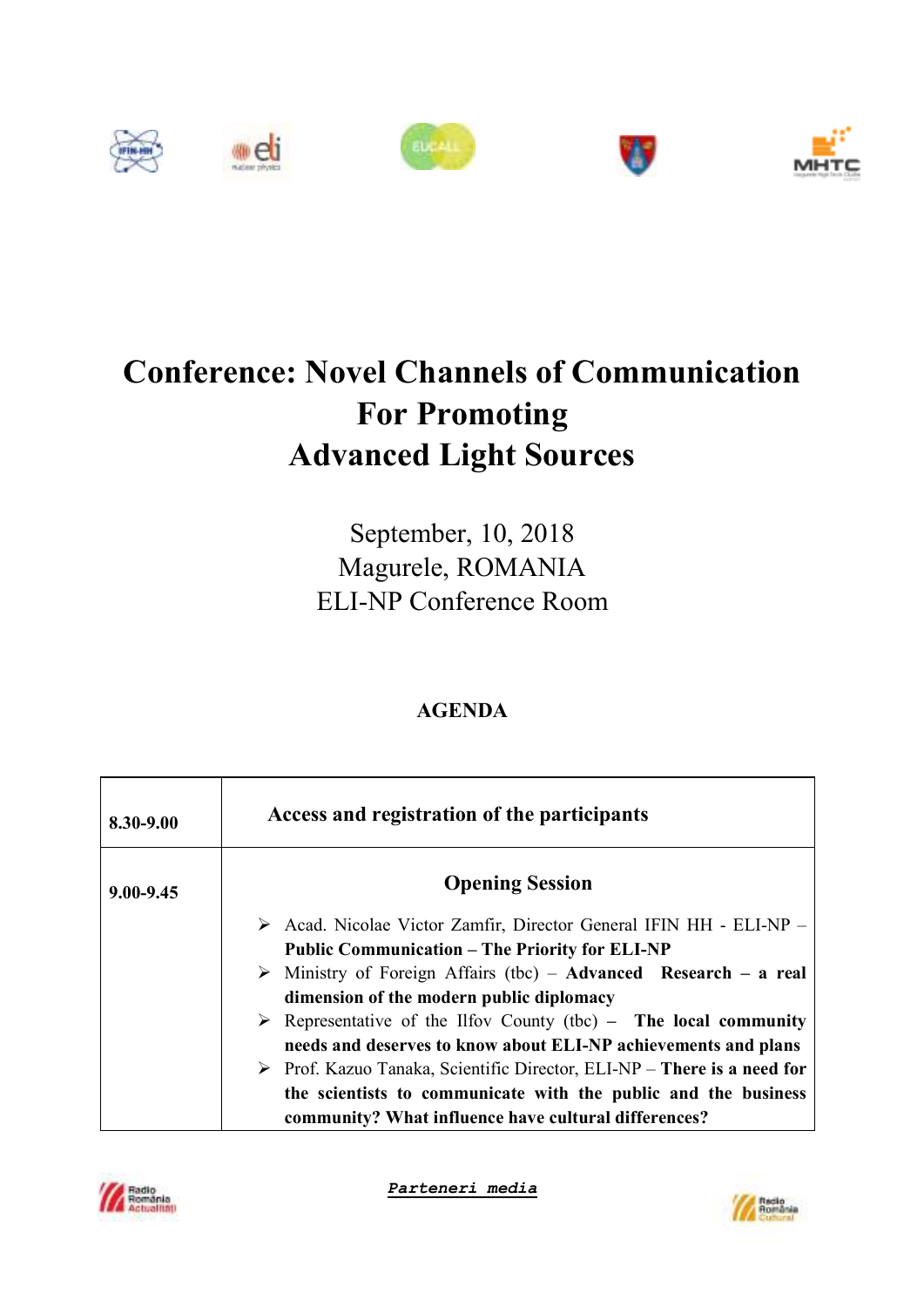









|                 | <b>SESSION I</b>                                                                                                        |
|-----------------|-------------------------------------------------------------------------------------------------------------------------|
| 9.45-11.15      | The novel channels of communication opened by ELI-NP and the partners                                                   |
|                 |                                                                                                                         |
|                 | Moderator: Federico Canova, ELI DC                                                                                      |
|                 |                                                                                                                         |
|                 | $\triangleright$ Dragos Seuleanu, CEO, Magurele High Tech Cluster – Novel Channels of                                   |
|                 | <b>Communication Developed by ELI-NP</b>                                                                                |
|                 | <b>Bilateral Chambers of Commerce and Industry</b><br>➤                                                                 |
|                 | ○ Germany - Romania                                                                                                     |
|                 | o JETRO Romania (Japan)<br>o United Kingdom - Romania                                                                   |
|                 | ○ Switzerland - Romania                                                                                                 |
|                 | $\triangleright$ Ethnic groups:                                                                                         |
|                 | o The Federation of the Jews Communities from Romania & B'nai<br>B'rith Romania                                         |
|                 | o Tova Ben Nun-Cherbis, President, Ronald S. Lauder Romania and<br>President of the Educational Group of the Foundation |
|                 | $\triangleright$ Dr. Marian Zamfirescu, head of 1 PW laser, National Institute for R&D for                              |
|                 | Lasers, Radiation and Plasma Physics - Advanced Research is                                                             |
|                 | <b>Embracing Arts - Laser Sculpture</b>                                                                                 |
|                 | $\triangleright$ Representative of ELI-NP (Raluca Stoicea) (tbc) - World Exhibition                                     |
|                 | Astana 2017 – One year later                                                                                            |
|                 | Andreea Marin, Journalist, Radio Romania News - INNOGATE - A<br>➤                                                       |
|                 | Communication Platform Created by ELI-NP for Advanced Light                                                             |
|                 | <b>Sources Research and the Affiliats</b>                                                                               |
| 11.15-11.45     | <b>Coffee break</b>                                                                                                     |
|                 |                                                                                                                         |
|                 | <b>SESSION II</b>                                                                                                       |
| $11.45 - 12.45$ | The new role of the public broadcasting in developing Europe based on                                                   |
|                 | advanced research - advanced light sources                                                                              |
|                 | Moderator: Dr. Dan Preda, Director, Radio Romania News Channel                                                          |
|                 | > Dr. Calin Ur, Head of Research Area, ELI-NP - It is necessary a                                                       |
|                 | partnership with media?                                                                                                 |
|                 | $\triangleright$ Georgica Severin, President – Director General, Radio Romania (tbc) –                                  |
|                 | A new role of the public European broadcasters – promoting                                                              |
|                 | social, cultural and economic development based on advanced                                                             |



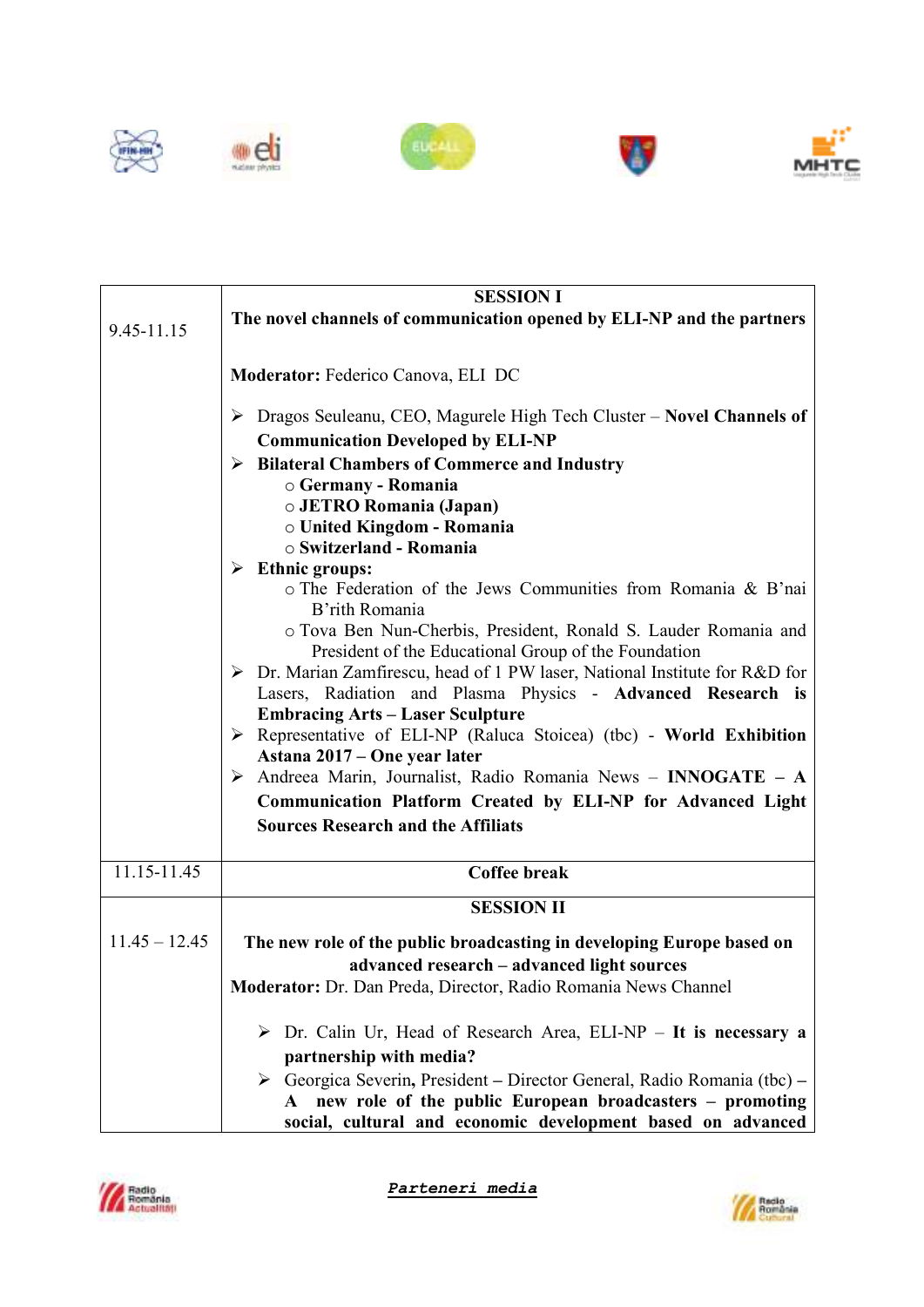



|                 | research<br>> Corina Negrea, Journalist, Radio Romania Cultural Connecting high<br>power lasers research with other European and International fields<br>of research for the Romanian audience<br>European Broadcasting Union (tbc) – Radio Romania – ELI-NP<br>➤<br>experience could become a new trend for public broadcasters? |
|-----------------|-----------------------------------------------------------------------------------------------------------------------------------------------------------------------------------------------------------------------------------------------------------------------------------------------------------------------------------|
| $12.45 - 13.30$ | <b>SESSION III</b>                                                                                                                                                                                                                                                                                                                |
|                 | <b>Moderator:</b>                                                                                                                                                                                                                                                                                                                 |
|                 | M. Vich, ELI-BL -the VR system to visit the laboratories<br>A representative of EU-XFEL - The open day activities<br>A representative of ELI-ALPS PR team (Mariann REDA?) -                                                                                                                                                       |
| 13.30-14.30     | Lunch                                                                                                                                                                                                                                                                                                                             |
| $14.30 - 15.15$ | <b>Visit of the ELI-NP Facility</b>                                                                                                                                                                                                                                                                                               |
| 15.15-16.15     | <b>SESSION IV</b>                                                                                                                                                                                                                                                                                                                 |
|                 | Round Table: Communication with the citizens and the industry<br>has to be part of<br>the Advanced Research's DNA?                                                                                                                                                                                                                |
|                 | Moderator: Alexandru Mironov, President, Romanian Association of the<br>Scientific Journalists                                                                                                                                                                                                                                    |
|                 | <b>Panelists:</b>                                                                                                                                                                                                                                                                                                                 |
|                 | Prof. Dimiter Balabanski, Head of Research Area, ELI-NP<br>➤                                                                                                                                                                                                                                                                      |
|                 | > Dr. Dan Preda, Director, Radio Romania News Channel                                                                                                                                                                                                                                                                             |
|                 | $\triangleright$ Dan Ghita, Technical Director, ELI-NP<br>$\triangleright$ Representative of ELI ALPS                                                                                                                                                                                                                             |
|                 | Representative of ELI-BL                                                                                                                                                                                                                                                                                                          |
|                 | Mihai Iovea, Director General, ACCENT PRO 2000, Romania                                                                                                                                                                                                                                                                           |
|                 | <b>Topics:</b>                                                                                                                                                                                                                                                                                                                    |
|                 | The ELI-NP's researchers are happy with this public exposure?                                                                                                                                                                                                                                                                     |
|                 | The reserarchers are researchers or communicators?                                                                                                                                                                                                                                                                                |



*Parteneri media*